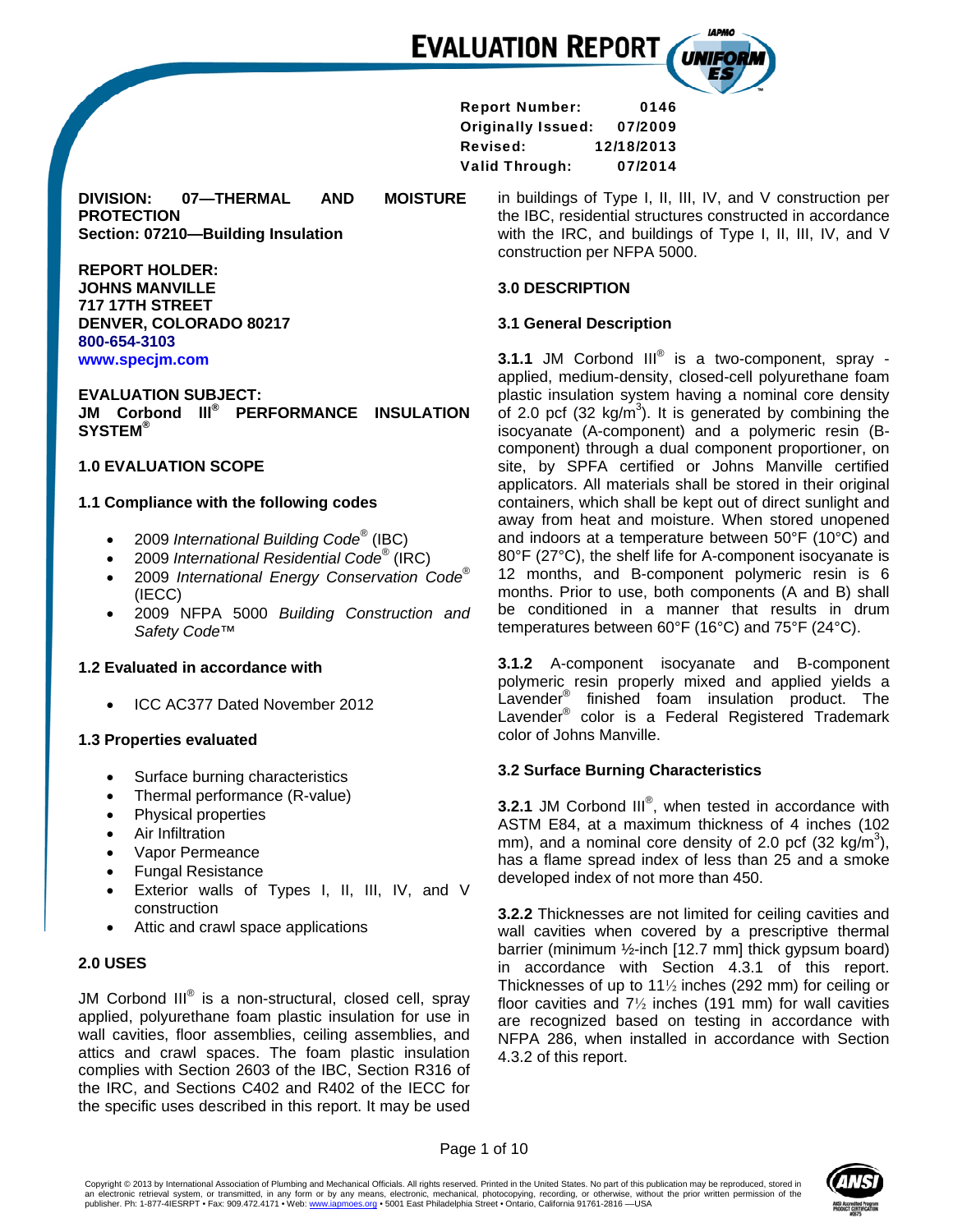Report Number: 0146 Originally Issued: 07/2009 Revised: 12/18/2013 Valid Through: 07/2014

## **3.3 Thermal Resistance**

The R-value of JM Corbond III is 7.0 per inch regardless of thickness. Refer to Table 1 for additional information on the values of thermal resistance (R-Value) for specific thicknesses.

# **3.4 Water Vapor Resistance**

JM Corbond  $III^@$ , when tested in accordance with Procedure A of ASTM E96, has a vapor permeance of less than 1 perm (57 ng/Pa-s-m<sup>2</sup>) at a minimum thickness of 1.5 inches (38 mm), and qualifies as a Class II vapor retarder as defined in IBC Section 202, IRC Section R202 and NFPA 5000 Section 3.3.644.1.

## **3.5 Air Permeability**

JM Corbond III<sup>®</sup>, when tested in accordance with ASTM E283 at a minimum thickness of 1.5 inches (38 mm) exhibit a maximum total air leakage rate of 0.02  $\text{L/s-m}^2$  $(0.004 \text{ ft}^3/\text{min-ft}^2)$  when tested is at a 75 Pa pressure differential and qualifies as an air-impermeable insulation for use in attics in accordance with the applicable code.

#### **3.6 Fungal Resistance**

JM Corbond III<sup>®</sup>, when tested in accordance with ASTM C1338 exhibits no fungal growth.

#### **3.7 Intumescent Coatings**

**3.7.1 JM IB:** JM IB ignition barrier coating is supplied by Johns Manville Corporation. The coating is a single component, water-based, intumescent latex coating available in both 5 gallon (18.9 L) and 55 gallon (208 L) containers and has a shelf life of 12 months when stored in factory-sealed containers between 40°F (4°C) and 110°F (43.3°C).

**3.7.2 JM IC:** JM IC ignition barrier coating is manufactured by Thermal Products Research (TPR2). The coating is water-based and available in both 5 gallon (18.9 L) and 55 gallon (208 L) containers and has a shelf life of 12 months when stored in factory-sealed containers.

**3.7.3 JM TC:** JM TC thermal barrier coating is manufactured by Thermal Products Research (TPR2). The coating is water-based and available in both 5 gallon (18.9 L) and 55 gallon (208 L) containers and has a shelf life of 12 months when stored in factory-sealed containers.

# **3.8 JM Spider® Ignition Barrier**

**3.8.1** JM Spider® ignition barrier is supplied by Johns Manville Corporation. The JM Spider<sup>®</sup> loose-fill glass fiber material is mixed with an adhesive during the spraying process and adheres to the foam plastic. The insulation is available in 30 lb (13.6 kg) bags. It shall be kept clean and dry at all times. The spray-applied fiberglass product may be installed at variable thickness levels, is formaldehyde-free, and may be used for both wall and ceiling applications.

**3.8.2** The JM Spider® adhesive comes in totes and 55 gallon (208 L) drums. The adhesive shall be stored in a cool, dry area in original packaging and at temperatures above 40°F (4.4°C).

## **4.0 INSTALLATION**

## **4.1 General**

**4.1.1** JM Corbond III<sup>®</sup> shall be installed in accordance with the manufacturer's installation instructions, the applicable code and this report. The installation instructions and this report shall be made available upon request.

#### **4.2 Application**

**4.2.1** JM Corbond III<sup>®</sup> shall be installed by spray application using a dual component, volumetric, positive displacement proportioner to combine A and B components in a one to one volumetric ratio, as specified in the manufacturer's installation instructions.

**4.2.2** JM Corbond III® shall not be applied to areas where the maximum service temperature is greater than 180°F (82°C). JM Corbond<sup>®</sup> III, shall be applied to substrates that are clean, dry, and free from frost, ice, loose debris or contaminants that will interfere with the adhesion of the spray foam insulation. JM Corbond  $III^{\circledcirc}$ shall not be applied in electrical outlets, junction boxes, to substrates over  $120^{\circ}F(49^{\circ}C)$ , or in direct contact with water and shall be protected from the weather during application.

**4.2.3** JM Corbond III® may be applied in passes of uniform thickness from a minimum of  $\frac{1}{2}$  inch (13 mm) to a maximum of 3 inches (76 mm) per pass. The total thickness shall be as specified in Sections 3.2.2, 4.3, 4.4, and 4.5. "Flash" passes or a thin pass of less than 1 inch (25 mm) on cold surfaces is to be avoided and may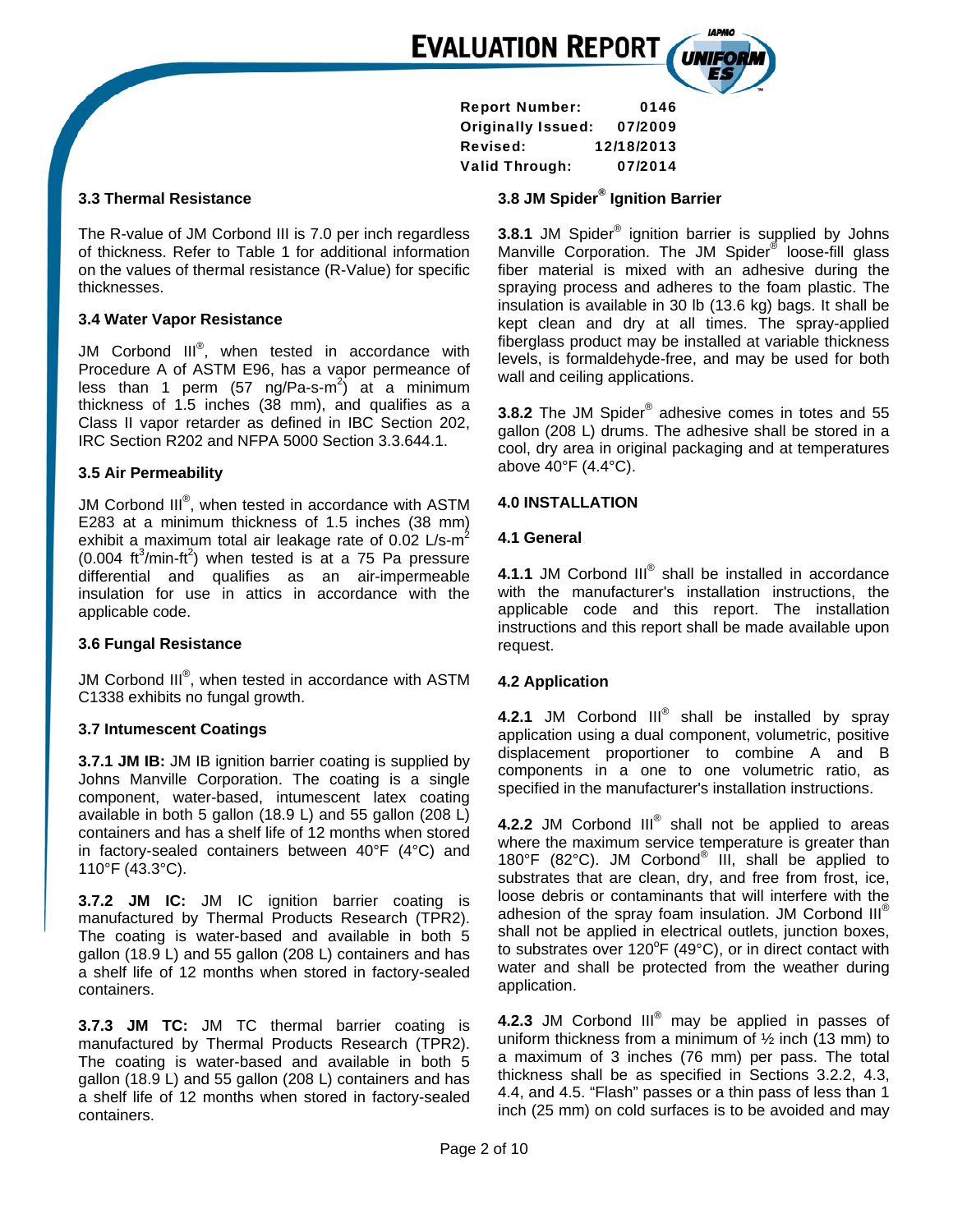

result in loss of adhesion of subsequent passes. Thicknesses over 3 inches (76mm) require multiple passes allowing JM Corbond III<sup>®</sup> to cure and cool between each pass.

**4.2.4** When JM Corbond III<sup>®</sup> is used in conjunction with wood construction, and where termite infestation is "very heavy" as determined in accordance with IBC Figure 2603.9 or IRC Figure 301.2(6), the foam plastic shall be installed in accordance with IBC Section 2603.9 or IRC Section R318.4 as appropriate.

**4.2.5** When JM Corbond III<sup>®</sup> is used in conjunction with wood construction, in jurisdictions that have adopted NFPA 5000, and where termite infestation is known to be heavy, the foam plastic shall be installed in accordance with NFPA 5000 section 45.6.9.5.

## **4.3 Thermal Barrier**

JM Corbond  $\mathsf{III}^\circledast$  shall be covered with a thermal barrier except as specifically excluded by the applicable code.

**4.3.1 Application with a Prescriptive Thermal Barrier:**  JM Corbond® III may be applied at any thickness in ceiling cavities and in wall cavities when separated from the interior of the building by a prescriptive thermal barrier (1/2-inch [12.7 mm] minimum thickness of gypsum board). The gypsum board shall be installed in accordance with the applicable provisions in Section 2508 of the IBC or Section R702.3 of the IRC in such a manner that the foam plastic is not exposed.

**4.3.2 Application without a Prescriptive Thermal**  Barrier: JM Corbond III<sup>®</sup> may be installed without a prescriptive thermal barrier when it has been coated on all surfaces with a minimum dry film thickness of 12 mils (0.3 mm) (requiring an application rate of approximately 20 wet mils  $[0.5 \text{ mm}]$  or 1.22 gal/100 ft<sup>2</sup>  $[0.5 \text{ L/m}^2]$ ) with JM TC thermal barrier intumescent coating as described in Section 3.7.3 of this report. The maximum thickness of JM Corbond<sup>®</sup> III spray foam insulation is limited to 11½ inches (292 mm) on overhead surfaces and 7½ inches (191 mm) on vertical surfaces. The JM TC coating shall be applied in accordance with the JM TC Product Data Sheet and this report in such a manner that the foam plastic is not exposed.

**4.4 Attics and Crawl Spaces:** When installing JM Corbond III<sup>®</sup> in attics and/or crawl spaces and a thermal barrier is omitted in accordance with IBC Section 2603.4.1.6 or IRC Sections R316.5.3 or R316.5.4,

Report Number: 0146 Originally Issued: 07/2009 Revised: 12/18/2013 Valid Through: 07/2014

> installation shall comply with either Sections 4.4.1 or 4.4.2 below.

> JM Corbond<sup>®</sup> III spray-foam insulation qualifies as an air-impermeable insulation and, when installed in accordance with Sections 4.4.1 or 4.4.2, may be used to insulate unvented attics and/or unvented cathedral ceilings in accordance with IRC Section R806.4.

> **4.4.1 Application with a Prescriptive Ignition Barrier:**  When JM Corbond III<sup>®</sup> insulation is installed within attics and crawl spaces where entry is made only service of utilities, the insulation shall be protected by an ignition barrier in accordance with IBC Section 2603.4.1.6 or IRC Sections R316.5.3 and R316.5.4, as applicable. The ignition barrier shall be consistent with the construction type of the building. The ignition barrier shall be installed in accordance with the provisions applicable to the material referenced in the IBC or IRC in such a manner that the foam plastic is not exposed. The maximum thickness of JM Corbond<sup>®</sup> III is limited to 11½ inches (292 mm) on overhead surfaces and floors and 9¼ inches (235 mm) on vertical surfaces.

> **4.4.2 Application without a Prescriptive Ignition Barrier:** Where the spray-applied foam plastic insulation is installed in accordance with Section 4.4.2.1 or 4.4.2.2, the following conditions apply:

- a) Entry to the attic or crawl space is only to service utilities, and no storage is permitted.
- b) There are no interconnected attic or crawl space areas.
- c) Air in the attic or crawl space is not circulated to other parts of the building.
- d) Attic ventilation is provided when required by IBC Section 1203.2 or IRC Section R806, except when an air-impermeable insulation is permitted in unvented attics in accordance with Section R806.4 of IRC. Under-floor (crawl space) ventilation is provided when required by IBC Section 1203.3 or IRC Section R408.1, as applicable.
- e) The foam plastic insulation is limited to the maximum thickness and density stated in this report.
- f) Combustion air is provided in accordance with Sections 701 and 703 (2006 IMC) and Section 701 (2012 and 2009 IMC).
- g) The installed coverage rate or thickness of coatings, if part of the insulation system, shall be equal to or greater than that which was tested.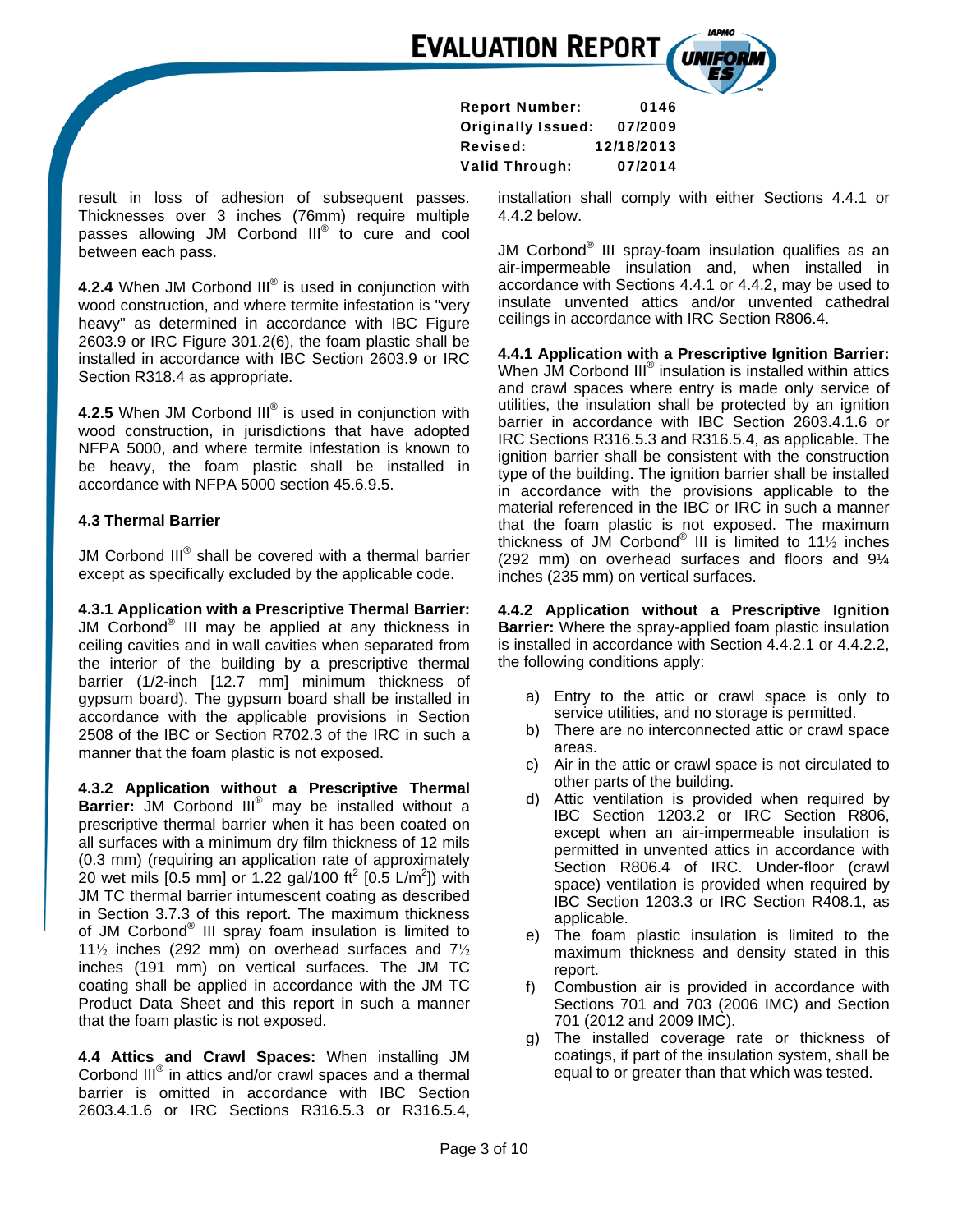Report Number: 0146 Originally Issued: 07/2009 Revised: 12/18/2013 Valid Through: 07/2014

**4.4.2.1 Attic and Crawl Space Overhead and Vertical Surfaces:** JM Corbond III<sup>®</sup> spray foam insulation may be spray-applied without a prescriptive ignition barrier to overhead surfaces and/or vertical surfaces when covered with an alternative ignition barrier as described in Sections 4.4.2.1.1, 4.4.2.1.2 and/or 4.4.2.1.3 (and as summarized in Table 3).

**4.4.2.1.1 JM IB ignition barrier:** Surfaces to be coated shall be dry, clean, and free of dirt, loose particles and any other substances that could interfere with adhesion of the coating. Back-rolling of sprayed material may be necessary to fill pinholes in substrate. The JM IB intumescent coating shall be applied with a medium-size nap roller, soft brush or conventional airless spray equipment to a minimum dry film thickness of 5 mils (0.13 mm) (requiring an application rate of approximately 9.6 wet mils  $[0.24 \text{ mm}]$  or 0.6 gal/100 ft<sup>2</sup>  $[0.24 \text{ L/m}^2]$ ). The coating shall be applied in accordance with the JM IB Product Data Sheet and this report. The maximum thickness of JM Corbond<sup>®</sup> III is limited to 10 inches (254 mm) on overhead surfaces and 8 inches (203 mm) on vertical surfaces.

**4.4.2.1.2 JM IC ignition barrier:** Surfaces to be coated shall be dry, clean, and free of dirt, loose particles and any other substances that could interfere with adhesion of the coating. Back-rolling of sprayed material may be necessary to fill pinholes in substrate. The JM IC intumescent coating shall be applied with a medium-size nap roller, soft brush or conventional airless spray equipment to a minimum dry film thickness of 3 mils (0.08 mm) (requiring an application rate of approximately 4 wet mils  $[0.10 \text{ mm}]$  or 0.29 gal/100 ft<sup>2</sup>  $[0.12 \text{ L/m}^2]$ ). The coating shall be applied in accordance with the JM IB Product Data Sheet and this report. The maximum thickness of JM Corbond<sup>®</sup> III is limited to 5 $\frac{1}{2}$  inches (140 mm) on overhead surfaces and 3½ inches (89 mm) on vertical surfaces.

**4.4.2.1.3 JM Spider® :** JM Spider® shall be installed by insulation contractors who have been trained and certified by Johns Manville. Installers shall use only the JM Spider® Insulation Delivery System equipment engineered and specified by Johns Manville. JM Spider® shall be applied in accordance with Johns Manville installation specifications. If the installation temperatures are below 50°F (10°C) the adhesive shall be heated and applied per Johns Manville specifications. JM Spider® spray-on insulation shall be installed at a minimum 2½ inches (63.5 mm) thickness and a nominal density of 1.8 pcf  $(28.8 \text{ kg/m}^3)$ . The maximum thickness of JM

Corbond<sup>®</sup> III is limited to 10 inches (254 mm) on overhead surfaces and 8 inches (203 mm) on vertical surfaces.

# **4.4.2.2 Attic Floors**

JM Corbond III<sup>®</sup> insulation may be installed exposed (no coating), without an ignition barrier up to a maximum thickness of 11½ inches (292 mm) between and over the joist in attic floors. The insulation shall be separated from the interior of the building by a minimum  $\frac{1}{2}$ -inch (12.7 mm) thick gypsum board or an approved equivalent thermal barrier, which shall be installed in accordance with the provisions set forth in the IBC, IRC, or evaluation report. The ignition barrier required by IBC Section 2603.4 and IRC Section R316.5.3 may be omitted in this case.

## **4.5 Exterior Walls of Types I, II, III and IV Construction (IBC)**

**4.5.1** When used on exterior walls of Type I, II, III and IV construction, JM Corbond III<sup>®</sup> spray-applied foam insulation shall comply with Section 2603.5 of the IBC and Section 4.5.2, and shall be installed at a maximum thickness of 3½ inches (88.9 mm). The potential heat of the JM Corbond III<sup>®</sup> is 1991 BTU/ft<sup>2</sup> (22.4 MJ/m<sup>2</sup>) per inch of thickness when tested in accordance with NFPA 259.

**4.5.2 Specific Wall Assemblies**: Wall assemblies shall be constructed as described in Table 2.

# **5.0 CONDITIONS OF USE**

The JM Corbond III<sup>®</sup> spray-applied foam plastic insulation described in this report complies with, or is a suitable alternative to what is specified in those codes listed in Section 1.0 of this report, subject to the following conditions:

**5.1 Installation:** The product shall be installed in accordance with the manufacturer's published installation instructions, this evaluation report and the applicable code. The more restrictive shall govern if there are any conflicts between the manufacturer's published installation instructions and this report.

**5.2 Thermal Barrier:** JM Corbond III® insulation shall be protected by a 15-minute thermal barrier in accordance with Section 4.3 of this report except when installation complies with one or more of the following: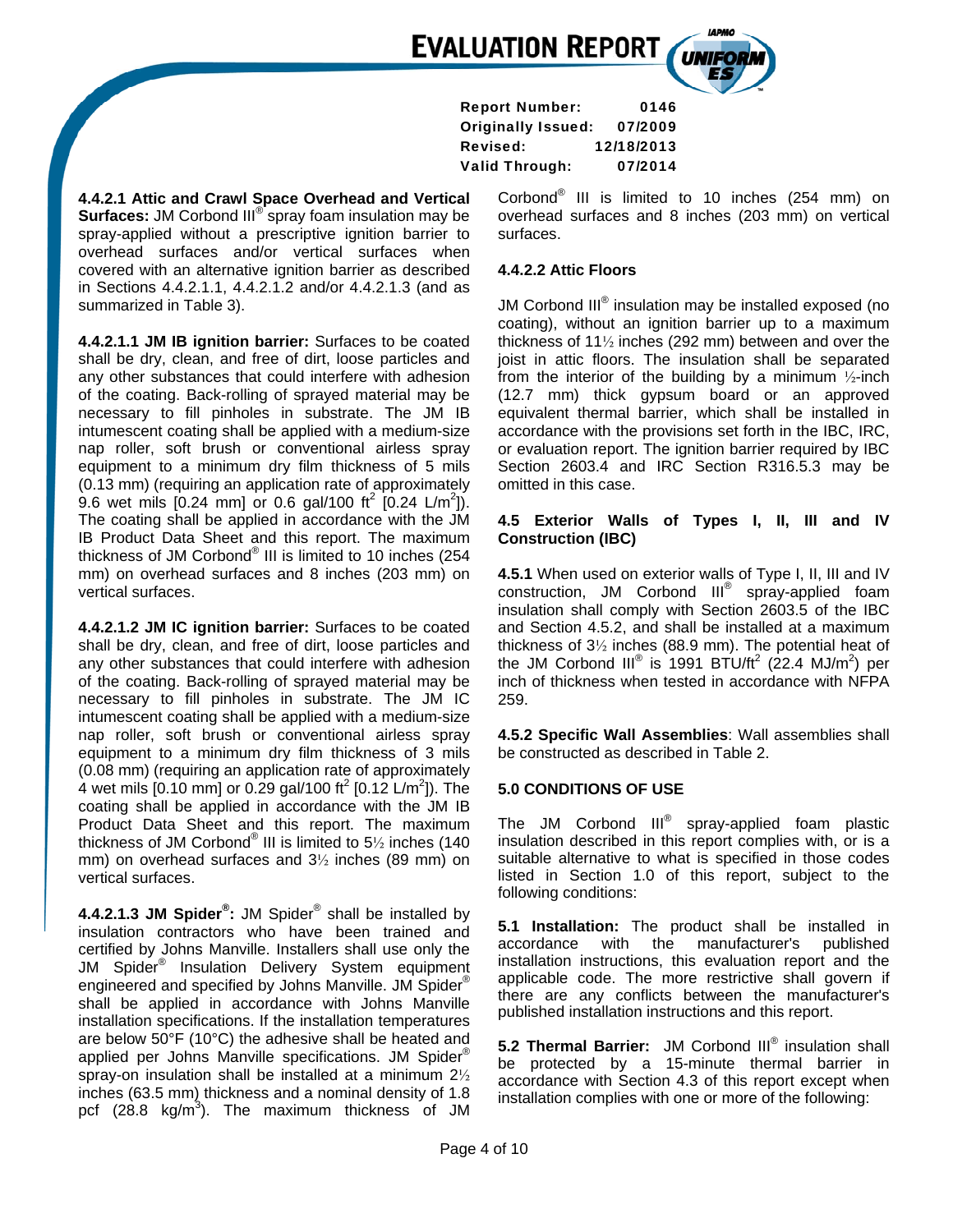Report Number: 0146 Originally Issued: 07/2009 Revised: 12/18/2013 Valid Through: 07/2014

(1) Exceptions specifically provided in the applicable code;

(2) Section 4.3.2 (Application without a Prescriptive Thermal Barrier) of this report;

(3) Section 4.4 (Attics and Crawl Spaces) of this report.

**5.3 Quality Assurance:** The A- and B-components of the insulation are produced by Johns Manville under a quality control program with inspections by Quality Auditing Institute, Ltd.

**5.4 Contractor Certification:** JM Corbond III<sup>®</sup> insulation shall be installed by contractors certified by SPFA or Johns Manville.

**5.5 Termite Protection:** When JM Corbond III® insulation is used in areas where the likelihood of termite infestation is "very heavy," it shall be installed in accordance with 2009 IBC Section 2603.8 or IRC Section R318.4, as applicable.

**5.6 Jobsite Labeling:** Jobsite labeling and certification of the insulation shall comply with IRC Sections N1101.4 and N1101.4.1 and IECC Sections C303.1.1 and C303.1.2, R303.1.1 and R303.1.2 as applicable.

**5.7 Water Vapor Retarter:** The JM Corbond III® qualifies as a Class II vapor retarder at thicknesses of 1.5 inches (38 mm) or greater as defined in IRC Section R202 and IECC Section 202.

**5.8 Construction Types:** When used in exterior walls of buildings of Type I, II, III or IV construction, application shall be as described in Section 4.5 of this report.

## **6.0 EVIDENCE SUBMITTED**

**6.1** Data in accordance with ICC-ES Acceptance Criteria for Spray-Applied Foam Plastic Insulation (AC377) dated November 2010.

**6.2** Reports on air leakage tests in accordance with ASTM E 283.

**6.3** Reports on water vapor transmission tests in accordance with ASTM E 96.

**6.4** Reports on Fungal Resistance tests in accordance with ASTM C1338.

**6.5** Reports on flame spread and heat release in accordance with NFPA 286.

**6.6** Reports on Exterior Fire Propagation tests in accordance with NFPA 285.

**6.7** Reports on Potential Heat tests in accordance with NFPA 259.

**6.8** Reports on Heat Release and Flame Propagation in accordance with AC377 Appendix X.

## **7.0 IDENTIFICATION**

**7.1** Each component for the JM Corbond III<sup>®</sup> is identified with the following:

- Manufacturer's name (Johns Manville), address and telephone number,
- Product trade name (JM Corbond<sup>®</sup> III),
- Product density,
- Flame-spread and smoke-development indices and the name of the inspection agency (Quality Auditing Institute, Ltd.),
- Evaluation report number (IAPMO-0146), and the name of the inspection agency (IAPMO ES).





 **IAPMO UES #0146** 

ian Darber

**Brian Gerber, P.E., S.E. Technical Director of Uniform Evaluation Service** 

**Richard Beck, PE, CBO, MCP Director of Uniform Evaluation Service** 

Rus Chance

**GP Russ Chaney CEO, The IAPMO Group**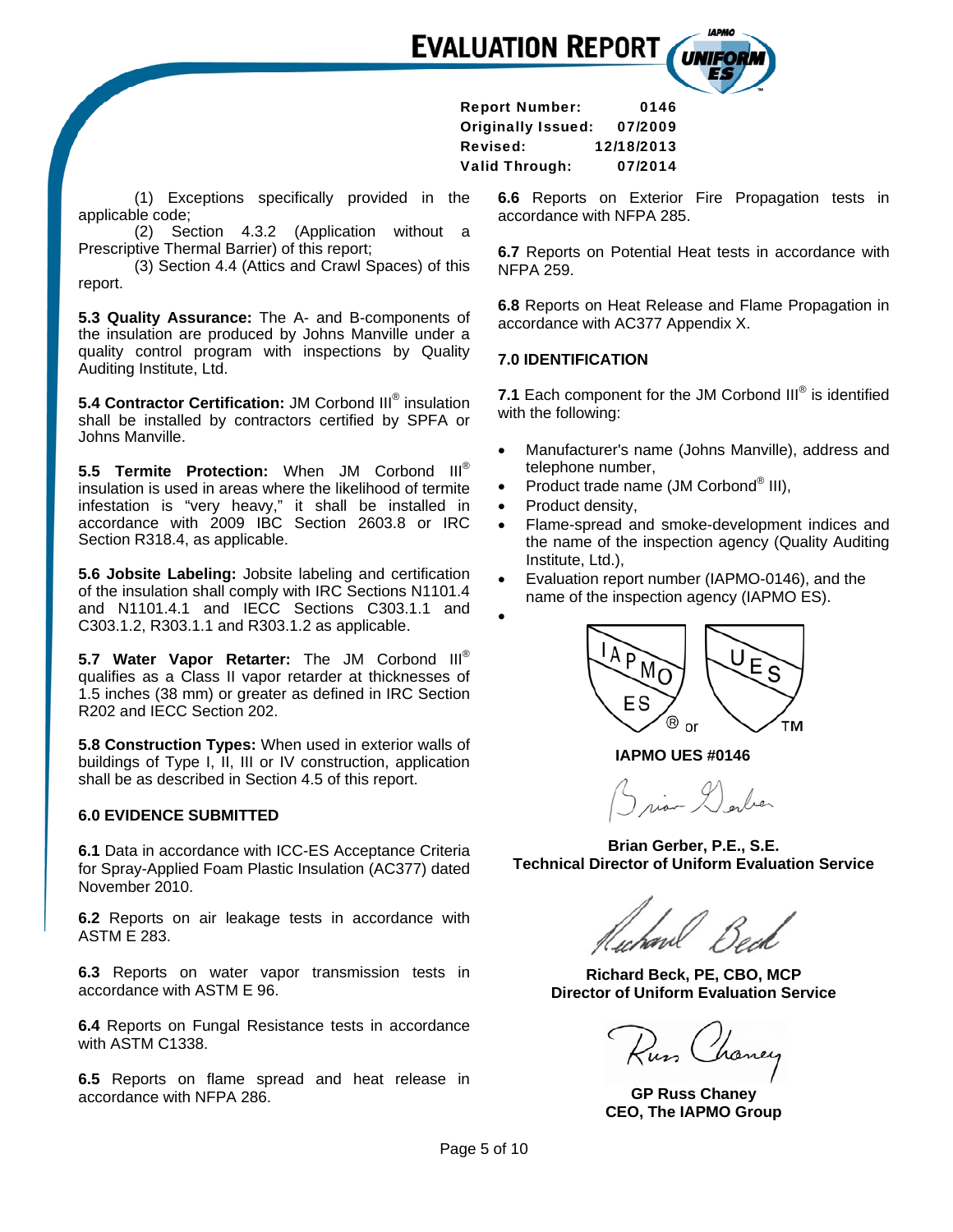

| <b>Report Number:</b>     | 0146       |
|---------------------------|------------|
| <b>Originally Issued:</b> | 07/2009    |
| <b>Revised:</b>           | 12/18/2013 |
| <b>Valid Through:</b>     | 07/2014    |

# **TABLE 1—THERMAL RESISTANCE (R-Value)**

Г

| Thickness (Inch) | R-Value (°F.ft <sup>2</sup> .h/Btu) |  |  |
|------------------|-------------------------------------|--|--|
| 1.0              | 7.0                                 |  |  |
| 2.0              | 14                                  |  |  |
| 3.0              | 21                                  |  |  |
| 3.5              | 24.5                                |  |  |
| 4.0              | 28                                  |  |  |
| 5.0              | 35                                  |  |  |
| 5.5              | 38.5                                |  |  |
| 6.0              | 42                                  |  |  |
| 7.0              | 49                                  |  |  |
| 8.0              | 56                                  |  |  |
| 9.0              | 63                                  |  |  |
| 10.0             | 70                                  |  |  |
| 11.0             | 77                                  |  |  |
| 12.0             | 84                                  |  |  |

**For SI: 1 inch= 25.4 mm; 1 °F•ft<sup>2</sup>•hr/Btu =0.176110 °K•m<sup>2</sup>•hr/W.<br><sup>1</sup>R-values are calculated based on tested k-factors at 1- and 4-inch thicknesses**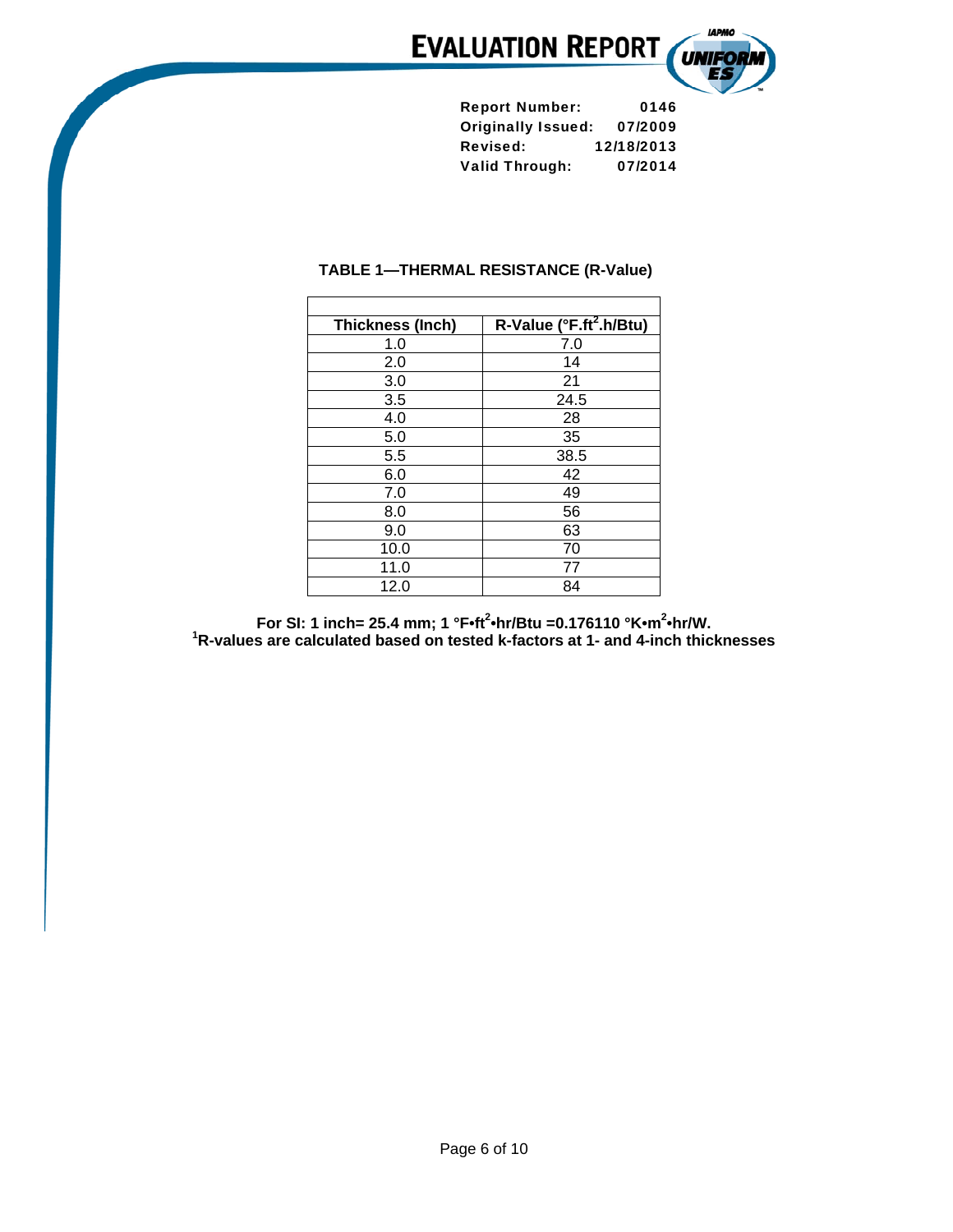

| <b>Report Number:</b>     | 0146       |  |
|---------------------------|------------|--|
| <b>Originally Issued:</b> | 07/2009    |  |
| <b>Revised:</b>           | 12/18/2013 |  |
| <b>Valid Through:</b>     | 07/2014    |  |

# **TABLE 2: NFPA 285 COMPLYING EXTERIOR WALL ASSEMBLIES**

| <b>WALL COMPONENTS</b>                              | <b>MATERIALS</b>                                                                                                                                                                                                                                                                                                                                                                                                                                                                                                                                                                                                                                                                                                                                                                                                                            |
|-----------------------------------------------------|---------------------------------------------------------------------------------------------------------------------------------------------------------------------------------------------------------------------------------------------------------------------------------------------------------------------------------------------------------------------------------------------------------------------------------------------------------------------------------------------------------------------------------------------------------------------------------------------------------------------------------------------------------------------------------------------------------------------------------------------------------------------------------------------------------------------------------------------|
| Base wall system                                    | 1 layer of minimum 5/ <sub>8</sub> -inch thick Type X gypsum wallboard installed over 3 <sup>5</sup> / <sub>8</sub> inch deep<br>No. 25-gage galvanized steel studs at a minimum of 24-inches o.c. Wall openings<br>framed with minimum No.14 gage [0.075 in (1.91 mm)] steel such that insulation and<br>cavity are not exposed.                                                                                                                                                                                                                                                                                                                                                                                                                                                                                                           |
| <b>Exterior sheathing</b>                           | 1/2-inch thick minimum DensGlass® Gold Exterior Sheathing attached with #6 x 11/4 inch<br>selfdrilling screws spaced 8 inches o.c.                                                                                                                                                                                                                                                                                                                                                                                                                                                                                                                                                                                                                                                                                                          |
| <b>Exterior insulation</b>                          | JM Corbond® III SPF Insulation, nominal density 2.0 pcf, maximum 3.5 inch thickness,<br>spray applied to the exterior side of the exterior sheathing.                                                                                                                                                                                                                                                                                                                                                                                                                                                                                                                                                                                                                                                                                       |
| Exterior wall covering -<br>Use either 1, 2, 3 or 4 | 1. Brick<br>a. Facing Anchors: 3 <sup>1</sup> / <sub>2</sub> inch (88.9 mm) X-seal HD6 Hohmann & Barnard,<br>Inc. anchors, installed in the insulation, over the DensGlass® Gold Exterior<br>Sheathing, 16 inch (406.4 mm) o.c. using 5-inch (127 mm) hex head self drill<br>screws, creating a minimum 1 inch (25.4 mm) airspace.<br>b. Standard 4-inch (101.6 mm) clay brick; running bond pattern using Type<br>S masonry cement.<br>2. Stucco: Minimum 3/4-inch thick, exterior cement-sand plaster and lath.<br>3. Stone: Minimum 2-inch thick natural stone or minimum $1\frac{1}{2}$ -inch thick cast artificial<br>stone. Any standard non-open jointed installation technique can be used.<br>4. Terracotta cladding: Minimum 11/4-inch thick cladding system. Any standard non-open<br>jointed installation technique can be used |

**For SI: 1 inch= 25.4 mm; 1.0 pcf =16 kg/m3**